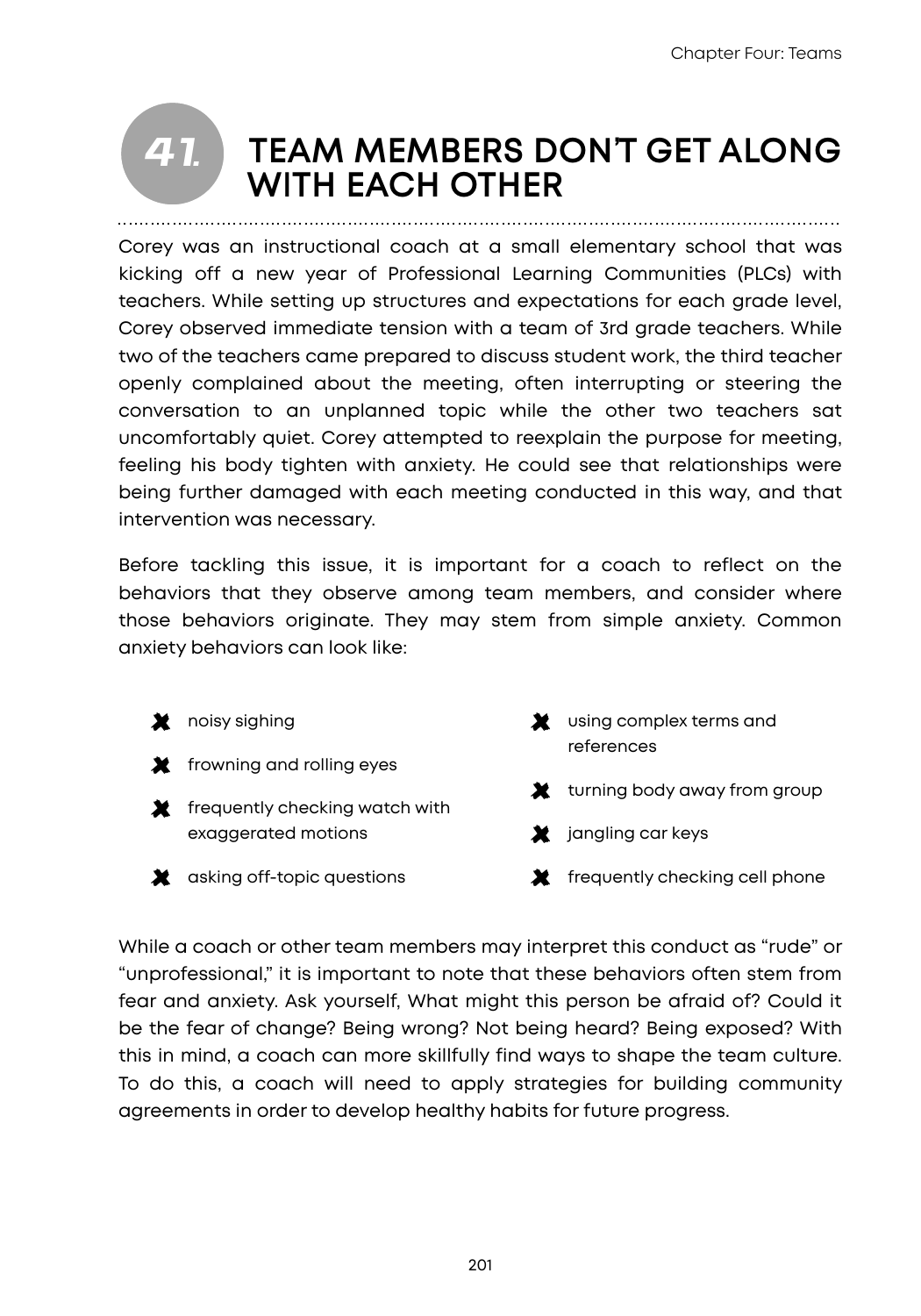### **QUESTIONS TO CONSIDER**

Have any efforts to establish community and norms already taken place?

Has an administrator been made aware of this issue?

What successes has this team had in the past? How do you know?

What strengths does each team member bring to the team?

Have roles and responsibilities been assigned for this team?

What team dynamics have led to this situation?

What does each team member need in order to be their best? How do you know?

# **PLAN A: TEAM SUCCESS ANALYSIS**

It's a pretty simple idea: People are less likely to be unpleasant toward each other if they discover ways to like and respect each other.

At an upcoming meeting, prepare to facilitate a **Success Analysis Protocol (Appendix)**.

- 1. A few days before the meeting, ask each member to reflect on a recent success in their classroom and come prepared to share. It can be big or small, about a student, a lesson, or a classroom technique.
- 2. Using the protocol, each member should take time to journal individually about their success, and then share with their colleagues.
- 3. After sharing, the team should engage in collaborative reflection, and identify common features of their successes.
- 4. Before closing the meeting, make sure to ask the team to reflect on the experience. For example, you might ask, "How did today's meeting go for you? Would this be useful to do again in the future?"



**Note:** One Success Analysis will not "fix" a dysfunctional team, but it can be a solid start to authentic community and empathy building that is still centered on student learning. Consider using this strategy regularly!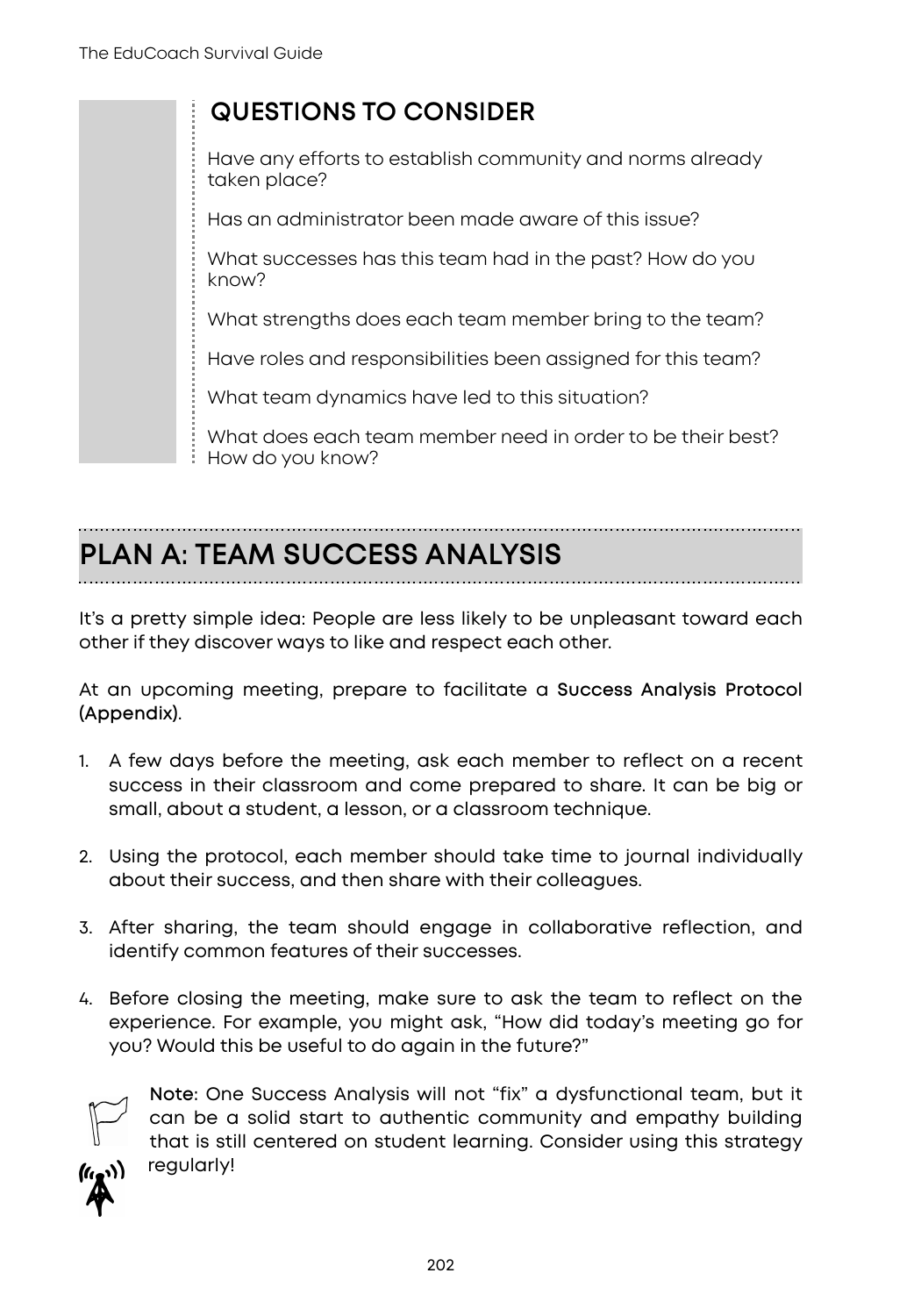# **PLAN B: ROSES AND THORNS**

Developing practices to acknowledge the highs and lows of teaching is key to creating empathy and emotional resilience in a team. Because our days are so pressed for time, we often jump into meetings without taking the time to process the hard work that we do. But it is critical to carve out time to do just that.

At your next meeting, explain that you would like to kick off a new beginning routine. One such routine, called "Roses and Thorns," is described below.

Before pulling out laptops and getting down to business, ask each member of the team to share:

**Roses:** A highlight, success, small win, or something positive

**Thorns:** A challenging experience, or something where more support might be needed

**Bud:** New ideas that have blossomed or an experience to look forward to

Before moving on, ask each member to reflect on their energy level and thoughts. Ask, "How do you feel as a result of this check-in?"

Over time, a coach can ask the team to facilitate this activity on their own, or find other ways to mindfully check in, but no matter how you approach it, you should always make every effort to facilitate this work objectively in order to bridge communication and relationship gaps.

## **PLAN C: DEVELOP TEAM PARTNERSHIP AGREEMENTS**

Once a team has had the opportunity to experience some positive and mindful experiences (such as a Success Analysis or Roses and Thorns) a coach should work with the team to develop community agreements so that they can move on to effectively tackling work that centers on student learning.

Refer to **#45 Team Members Lack Defined Roles** to reexamine each member's responsibility to the team. If a team member has previously displayed anxiety behaviors, using **Developing Team Partnership Agreements (Appendix)** can help alleviate the apprehension that stems from a lack of clarity within team dynamics.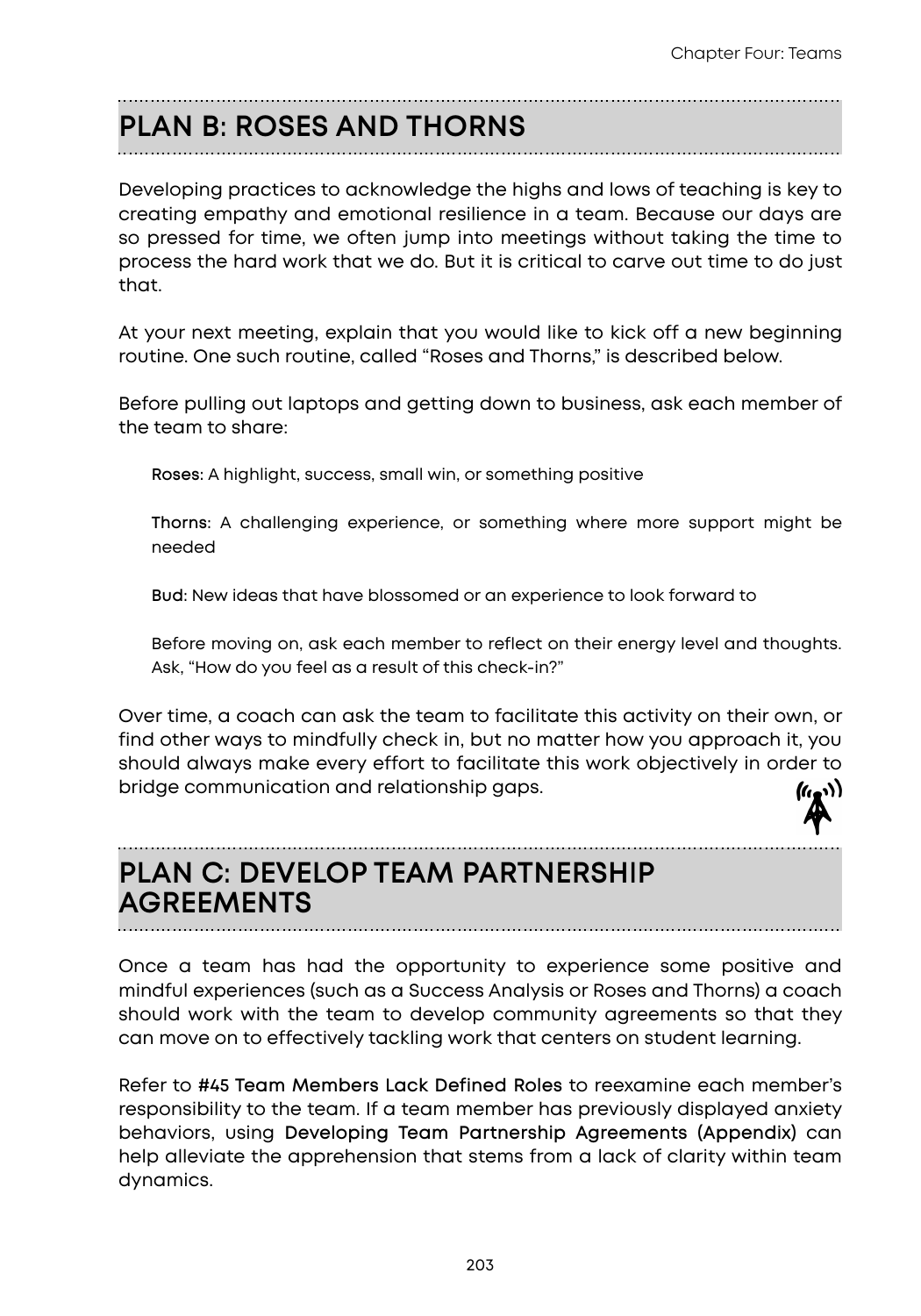## **WORST CASE SCENARIO**



If a teacher openly refuses to participate or intentionally sets a team off course, a coach should report these observations to the principal. Because this can be a sticky situation, it is important to

stick to objective facts and refrain from offering your own evaluation. Provide agendas or notes from the meetings, and ask the administrator to attend a meeting to make their own observations. A coach should never attempt to evaluate or supervise teachers, so it is important that this kind of dysfunction is handled by administration who may be able to arrange a third-party mediator or reassemble a more productive team.

## **FACTORS FOR SUCCESS PITFALLS**

- Lead with confidence
- $\mathbb{Z}$  Employ empathy-building exercises
- ↓ Build community

- Letting adult drama dictate a meeting
- X Taking sides
- **X** Engaging in unproductive conversations
- Assuming the issue will resolve itself